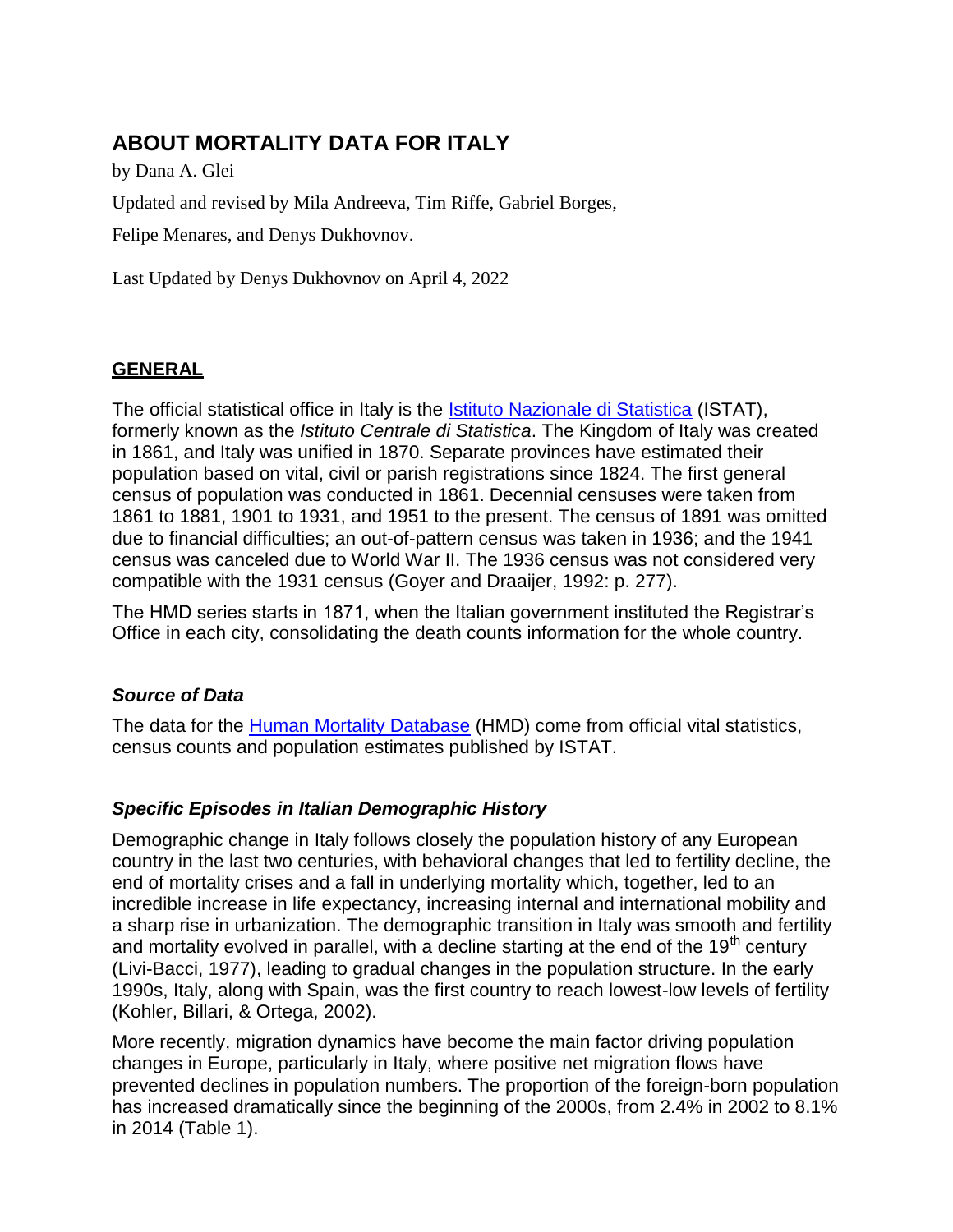|      |            |           |            | Proportion of     |
|------|------------|-----------|------------|-------------------|
| Year | Italian    | Foreign   | Total      | foreign residents |
|      |            |           |            | $\frac{9}{6}$     |
| 2002 | 55,653,478 | 1,345,402 | 56,998,880 | 2.4               |
| 2003 | 55,709,901 | 1,490,266 | 57,200,167 | 2.6               |
| 2004 | 55,722,842 | 1,902,112 | 57,624,954 | 3.3               |
| 2005 | 55,784,072 | 2,280,630 | 58,064,702 | 3.9               |
| 2006 | 55,803,878 | 2,512,602 | 58,316,480 | 4.3               |
| 2007 | 55,830,119 | 2,710,107 | 58,540,226 | 4.6               |
| 2008 | 55,869,130 | 3,165,350 | 59,034,480 | 5.4               |
| 2009 | 55,879,065 | 3,570,192 | 59,449,257 | 6.0               |
| 2010 | 55,864,985 | 3,842,300 | 59,707,285 | 6.4               |
| 2011 | 55,850,960 | 4,100,999 | 59,951,959 | 6.8               |
| 2012 | 55,812,164 | 4,355,862 | 60,168,026 | 7.2               |
| 2013 | 55,828,674 | 4,681,544 | 60,510,218 | 7.7               |
| 2014 | 55,860,583 | 4,922,085 | 60,782,668 | 8.1               |
| 2015 | 55,781,175 | 5,014,437 | 60,795,612 | 8.2               |
| 2016 | 55,639,398 | 5,026,153 | 60,665,551 | 8.3               |
| 2017 | 55,542,417 | 5,047,028 | 60,589,445 | 8.3               |
| 2018 | 55,339,533 | 5,144,444 | 60,483,973 | 8.5               |
| 2019 | 54,820,515 | 4,996,158 | 59,816,673 | 8.4               |
| 2020 | 54,601,851 | 5,039,637 | 59,641,488 | 8.5               |

Table 1 – Population on 1st January by citizenship and proportion of foreign residents

ISTAT: data extracted on 12 May 2021 from [http://dati.istat.it](http://dati.istat.it/)

## **TERRITORIAL COVERAGE**

Territorial changes for Italy are shown in the Table 2. Italy is divided into 20 regions, which are subdivided into 101 provinces, 8 metropolitan cities, and Aosta, whose provincial functions are carried out by the regional government of Valle d'Aosta.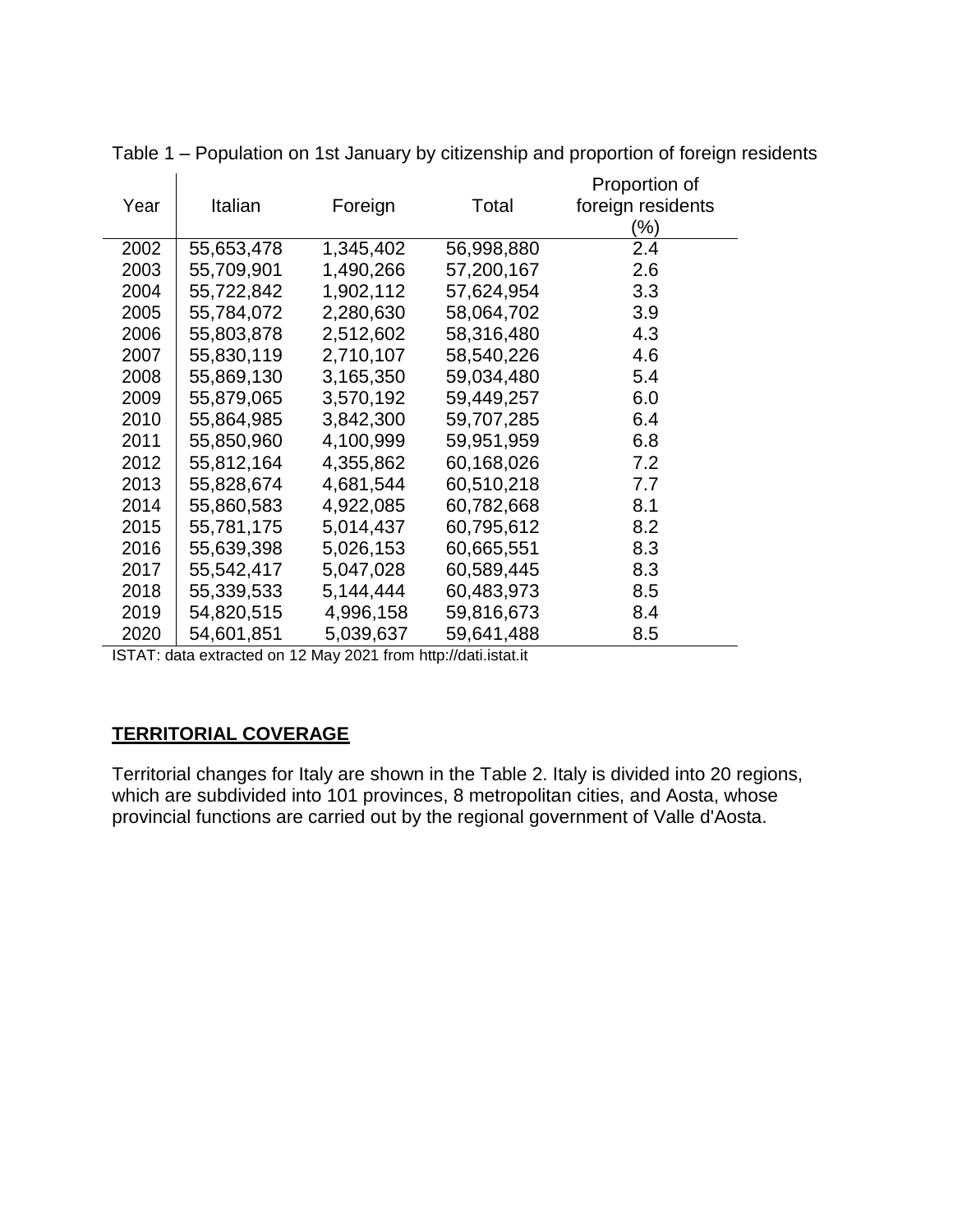## **Table 2. Territorial changes for Italy from 1861**

| <b>Dates</b>                            | <b>Territory</b>                                                                                                                                                                                                                                                                                                                                                                                                                                                                                                                                                                                                                                                                                                                                                                                                                           | Area<br>Code <sup>+</sup> |
|-----------------------------------------|--------------------------------------------------------------------------------------------------------------------------------------------------------------------------------------------------------------------------------------------------------------------------------------------------------------------------------------------------------------------------------------------------------------------------------------------------------------------------------------------------------------------------------------------------------------------------------------------------------------------------------------------------------------------------------------------------------------------------------------------------------------------------------------------------------------------------------------------|---------------------------|
| $1861 -$<br>1866                        | The Kingdom of Italy was established under Victor Emmanuel II in 1861. The<br>capital was Florence and the kingdom was divided into 14 regions and 59<br>provinces.                                                                                                                                                                                                                                                                                                                                                                                                                                                                                                                                                                                                                                                                        | 30                        |
| 1867-<br>1871<br>(see<br>Note)          | The Veneto region was added in 1867. Note: The province of Roma (a.k.a. the<br>Lazio region) was also added in 1870 and included in the 1871 census.<br>Nonetheless, Roma was not included in vital statistics data (deaths, births) until<br>1872. Therefore, the 1871 census counts were adjusted to exclude Roma (see<br>Appendix II for details).                                                                                                                                                                                                                                                                                                                                                                                                                                                                                      | 40                        |
| 1872-<br>1923                           | The province of Roma (which includes Rome and the papal states) was added and<br>Rome became the capital.                                                                                                                                                                                                                                                                                                                                                                                                                                                                                                                                                                                                                                                                                                                                  | 50                        |
| 1924-<br>1946<br>(see<br>Note)          | With the Paris peace settlement of World War I (1919), the Venezia Tridentina<br>region (now called "Trentino-Alto Adige"), which includes the province of Trento<br>(from which Bolzano was split off in 1927), was added to the Italian territory and<br>the province of Trieste was added to the Venezia Giulia region. In 1920, the<br>provinces of Pola (Istria) and Zara were added to the Venezia Giulia e Zara region<br>(currently called "Friuili-Venezia Giulia"). Finally in 1924, the province of Fiume<br>(Carnaro) was added to the Venezia Giulia e Zara region. Note: All of these<br>territories were included in the 1921 census, but they were not included in the vital<br>statistics data until 1924. Therefore, the 1921 census counts were adjusted to<br>exclude these territories (see Appendix II for details). | 60                        |
| 1947-<br>1953<br>(see<br>Note)<br>1954- | The provinces of Pola, Zara, Fiume, and Trieste became no longer part of Italian<br>territory in 1947. Note: All four provinces were excluded from vital statistics<br>(deaths, births) as of January 1 <sup>st</sup> 1947. The province of Trieste, however, was<br>included in the 1951 census, although the other three provinces were not.<br>Therefore, the 1951 census counts were adjusted to exclude Trieste (see<br>Appendix II for details).<br>The province of Trieste was ceded back to Italy and was once again included in                                                                                                                                                                                                                                                                                                   | 70<br>80                  |
| 1980                                    | Italian vital statistics.                                                                                                                                                                                                                                                                                                                                                                                                                                                                                                                                                                                                                                                                                                                                                                                                                  |                           |
| 1981-<br>present                        | In 1981, the vital statistics (births, deaths) collection system changed from<br>covering the presente (de facto) population to covering the residente (de jure)<br>population. Thus, from this point on census counts are used for the residente<br>population (rather than the <i>presente</i> population) to produce population estimates.<br>Although this change is not really a territorial change, it is treated as such in order<br>to make the appropriate adjustments in the formulas used to calculate population<br>estimates and death rates.                                                                                                                                                                                                                                                                                 | 90                        |

† The area code is used in the raw data files (Input Database) to denote the geographic area covered by the data.

## **DEATH COUNT DATA**

## *Coverage and Completeness*

The usually resident population (*de jure)* is the legal population in Italy, although the censuses have traditionally been *de facto* (Goyer and Draaijer, 1992: p. 277). For the purpose of calculating death rates, Italian demographers use the resident population ("*popolazione residente*" in Italian) as the denominator. However, until 1980, mortality data were based on the *de facto* population ("*popolazione presente*"). So, the numerator was based on the *presente* population while the denominator was based on the *residente* population (for an example of the notes associated with these data see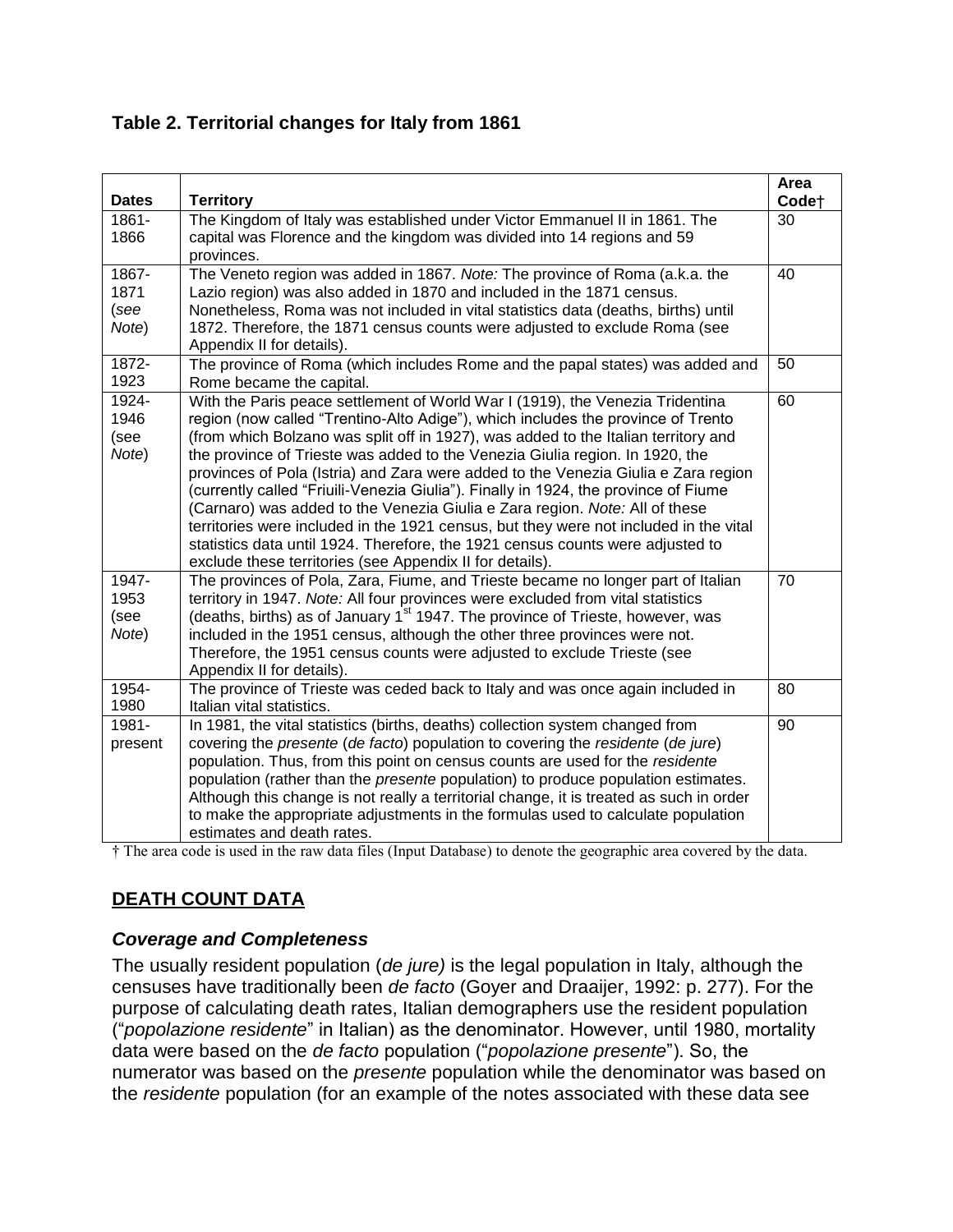ISTAT, 1962). After 1980, both the numerator (deaths) and the denominator (population) are based on the *residente* population. Deaths of Italian residents that occur abroad are included, but the ages at death are unknown. These deaths are distributed by age proportionately based on the age distribution of deaths in Italy (see ISTAT, 1988).

For the Human Mortality Database, we use data based on the *presente* population for years prior to 1981. Population estimates are calculated based on census counts of the *presente* population in order to be consistent with the vital statistics (i.e., deaths, births). From 1981 to the present, data based on the *residente* population are used; population estimates are derived from census counts for the *residente* population in order to match vital statistics. The transition from the *presente* to the *residente* population coverage is treated as a territorial change in order to make the appropriate adjustments to the formulas for calculating population estimates and death rates (see prior section on "Territorial Coverage").

We have no information regarding the completeness of death registration. It is known, however, that the death counts recorded in vital statistics exclude large numbers of military deaths during the two World Wars (approximately 650,000 male deaths during World War I and 290,000 during World War II). Therefore, the death counts have been adjusted to include military deaths during the two wars (see Appendix II). Because these death counts are not available by age and calendar year, they have been redistributed using special methods (for details, see Jdanov et al., 2008).

## *Specific Details*

Prior to 1906, deaths counts are available only by five-year age groups (i.e., 0-4, 5-9, …, 65-74, 75+), with the exception of 1883-84, when they are available for single years of age. The data for 1883-84 demonstrate clear patterns of age heaping. In 1893 and 1894, data are available only for the total number of deaths by sex (not by age group); the age distribution has been estimated (see Appendix II for details).

## **POPULATION DATA**

## *Coverage and Completeness*

The census counts used in the Human Mortality Database are based on the *de facto*  (*presente*) population prior to 1981, for the *de jure (residente)* population from the census in 1981 and from official intercensal population estimates based on the 1981, 1991, 2001, 2011 and 2018 censuses for all years starting in 1982*.* We have no information regarding the completeness of census counts.

For 1912-20 and 1937-51, the pre- and post-war census counts and deaths data for the total population (including the military) are used to derive annual (January  $1<sup>st</sup>$ ) population estimates. The intercensal survival method used to obtain these estimates is the same as that described in the HMD [Methods Protocol](http://www.mortality.org/Public/Docs/MethodsProtocol.pdf) except that no migration is assumed (except for the mobilization and demobilization of military troops during 1915- 18 and 1940-45 - for more details, see Jdanov et al., 2008).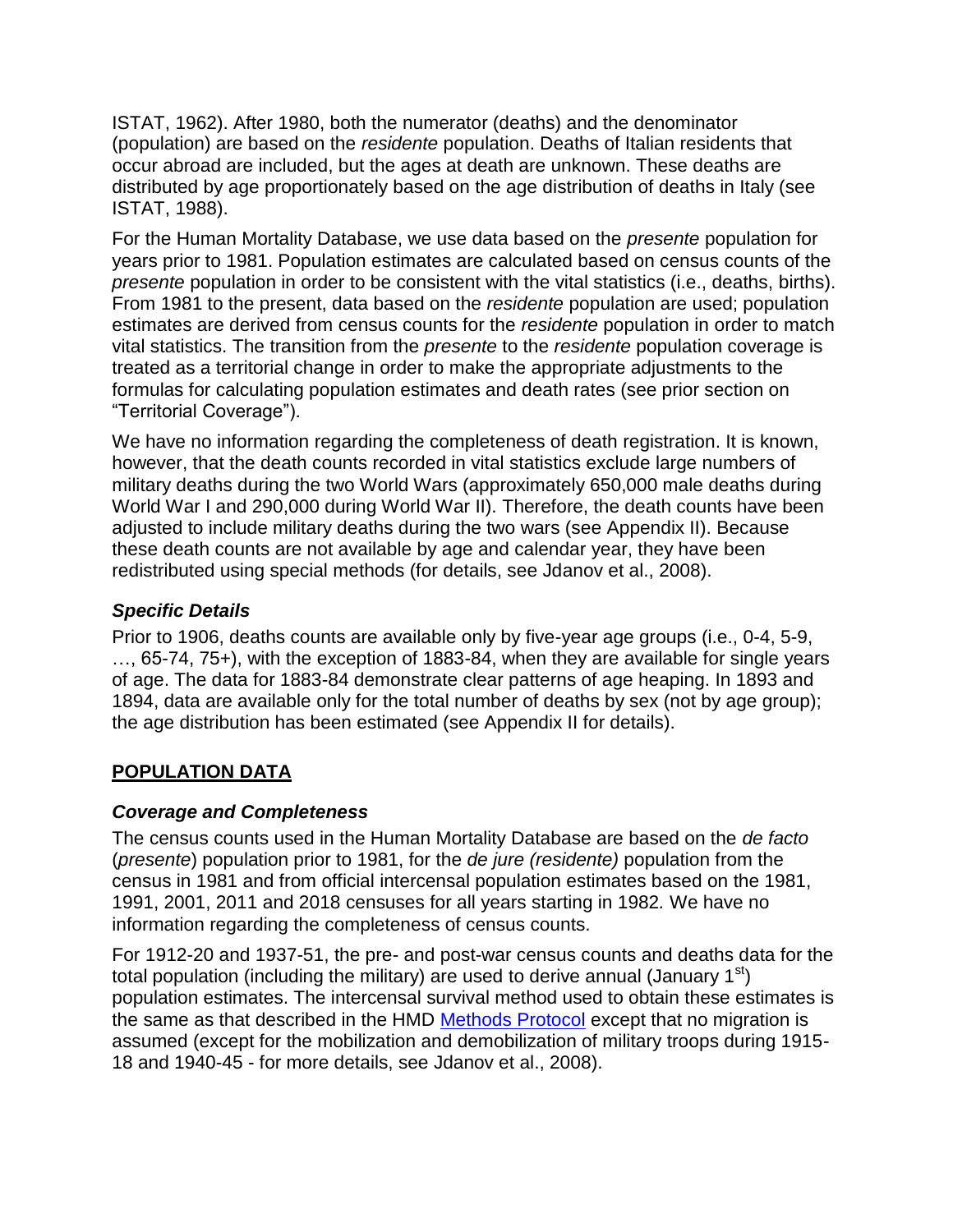## *Specific Details*

As noted in the section on territorial coverage, the province of Trieste was included in the 1951 Census, although it was excluded from vital statistics data (i.e., deaths, births) during the period of 1947-1954. Therefore, we adjusted the census counts for 1951 to exclude the territory of Trieste in order to be consistent with vital statistics. Provincelevel census counts in 1951 are available only by age group (0-5, 6-9, 10-13, 14-17, 18- 20, 21-24, 25-34, 35-44, 45-54, 55-59, 60-64, 65+). These census counts were used to calculate the population of Trieste as a proportion of the total population within each age group. For each single year of age within a given age group, these proportions were used to adjust the census numbers:

Adjusted Count = Census Count - (Census Count x Proportion Trieste)

The adjusted counts were then double-checked to ensure that within each age group, the adjusted count matched the census counts for the total minus the province of Trieste.

Similarly, the 1921 census included the Venezia Tridentina region (i.e., Trento province) and the Venezia Giulia region (i.e., Fiume, Pola, Trieste, and Zara), even though these territories were not included in vital statistics until 1924. Therefore, the 1921 census counts were adjusted to exclude these territories. Data by region were available for the same age groups as for the country as a whole. So, the adjusted counts are simply the country total minus the counts for these regions within each age group.

Finally, the 1871 census count included the province of Roma (Lazio region), but again this area was not covered by vital statistics until 1872. Therefore, using the same method described for the 1921 census, the 1871 census counts were adjusted to exclude this territory.

Census data prior to 1900 exhibit patterns of age heaping.

## **BIRTH COUNT DATA**

## *Coverage and Completeness*

As noted earlier, Italian birth statistics covered the *de facto* population ("*popolazione presente*") until 1980. After 1980, births are based on the *residente* (de jure) population. We have no information regarding the completeness of birth registration.

## **DATA QUALITY ISSUES**

#### **The data prior to 1906 should be used with extra caution due to problems of**

**quality.** For most of these early years, the original death counts were available only by five-year age groups with an open age interval at age 75+ years. Thus, life tables by single years of age are based on estimates. Users are advised to use the life tables by five-year (or 10-year) age groups, which are based mostly on the original data rather than estimates.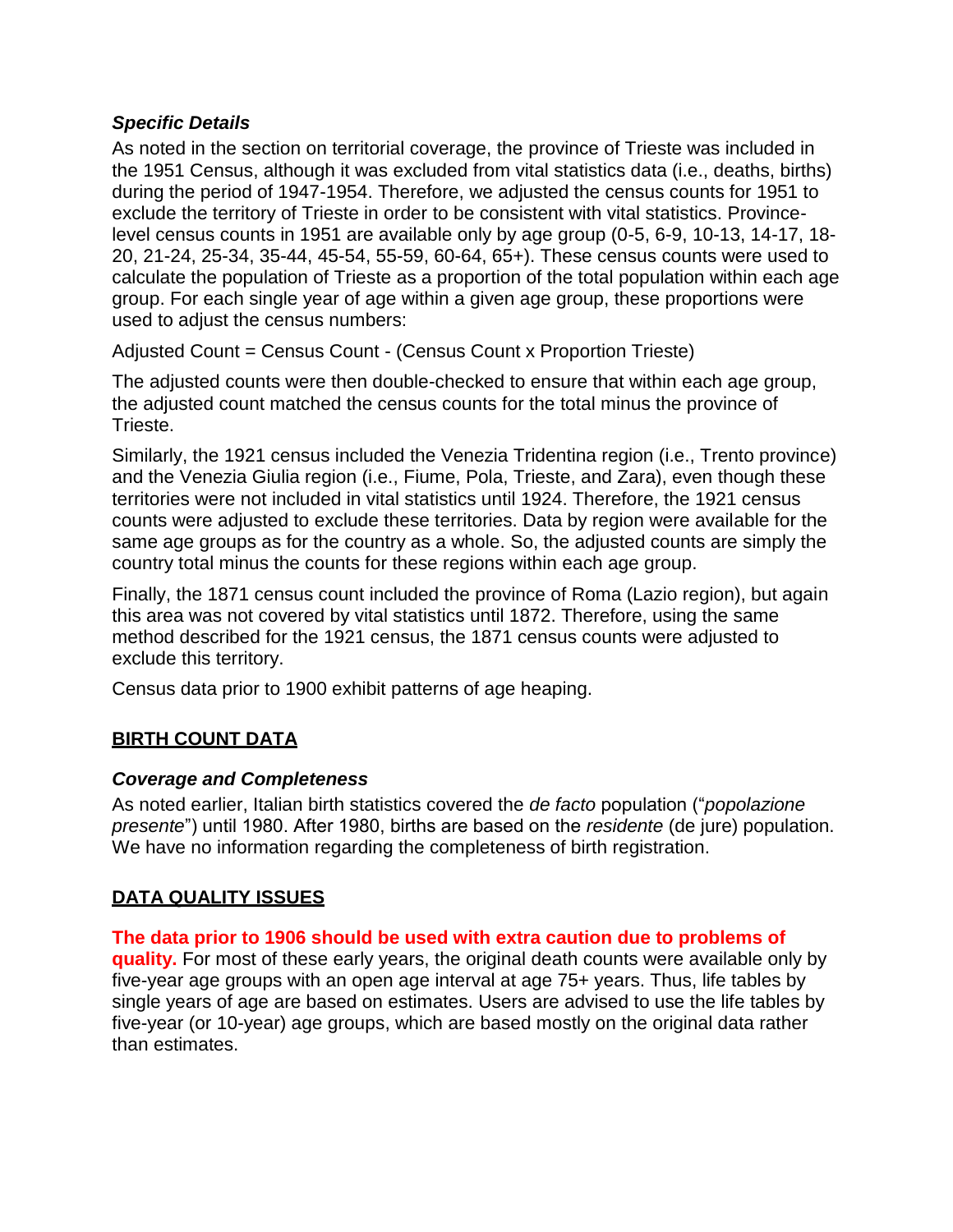Moreover, in 1883-84 (the only years prior to 1906 for which deaths by single year of age are available), the death counts show strong patterns of age heaping at ages ending in "0" (Figure 1 below for 1883).



The 1861, 1871, and 1881 census counts also show patterns of age heaping (Figure 2).



Figure 2. 1871 Census counts by single year of age, Females, Italy

Figures of death rates by year within a given age show a discontinuity in 1937 around ages 18 to 20. These patterns appear to be the result of birth discontinuities for the 1917 to 1919 birth cohorts (these cohorts tend to be smaller due to World War I and the 1918 influenza epidemic). For most ages, the 1937 death counts are available only by five-year age groups (0, 1, 2, 3, 4, 5-9,…85-89, 90+). Thus, deaths by single year of age and birth cohort must be estimated for 1937. To the extent that the methods for splitting death counts into single years of age do not adequately account for cohort size, death counts may have been overestimated for cohorts that were smaller (thus inflating the death rates).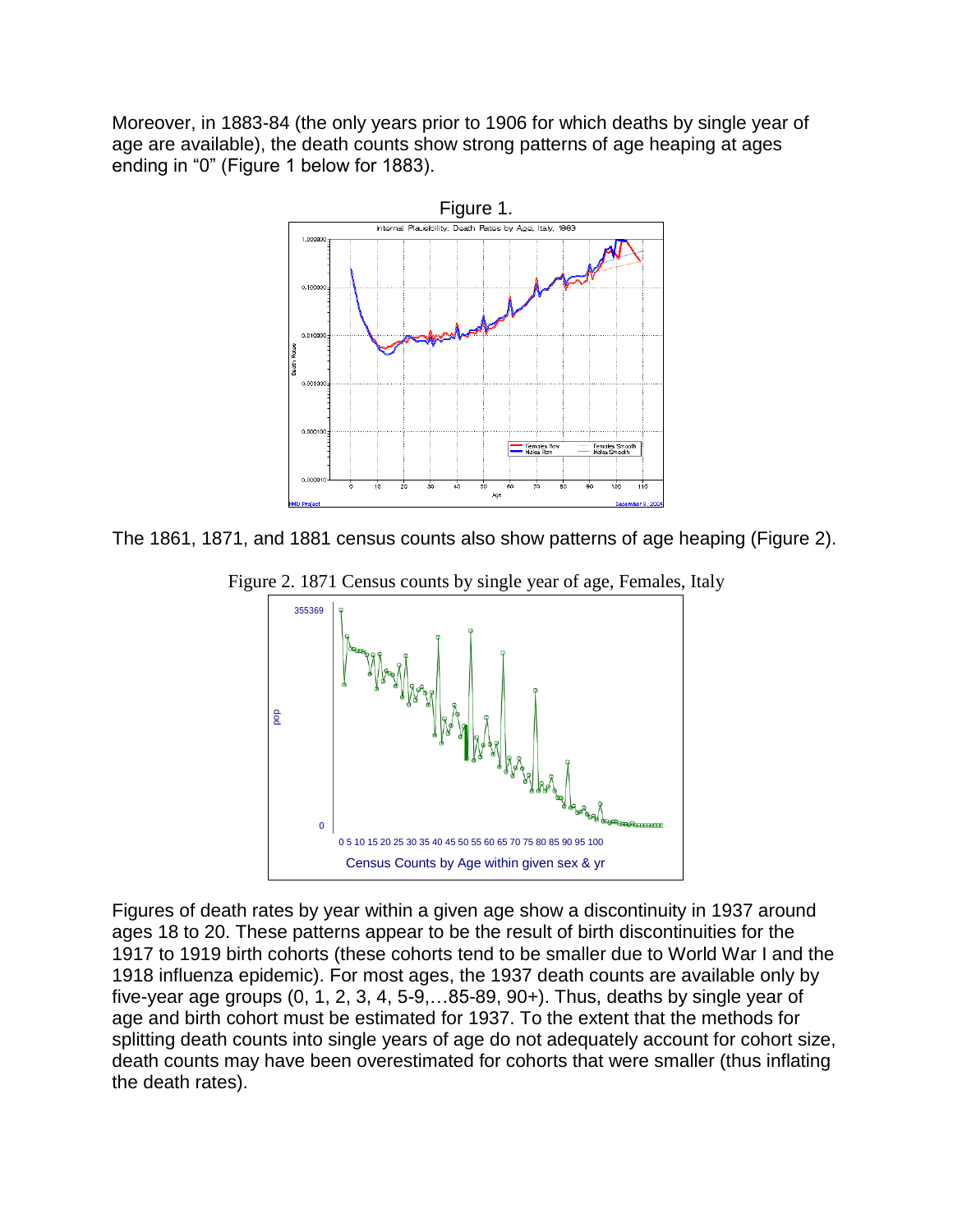As of May 2021, following the 2018 population census, resident population estimates for 2002-2020 were produced/re-adjusted on its basis.

### **REVISION NOTES**

#### *Changes with the September 2015 revision:*

**Population:** the September 2015 revision included new intercensal population estimates for the periods 1982-1991 and 1992-2001 and updated the intercensal population estimates for the years 2002-2011.

#### *Changes with the December 2017 revision:*

**Life tables:** All life tables have been recalculated using a modified methods protocol. The revised protocol (Version 6) includes two changes: 1) a more precise way to calculate a0, the mean age at death for children dying during the first year of life and 2) the use of birth-by-month data (where and when available) to more accurately estimate population exposures. These changes have been implemented simultaneously for ALL HMD series/countries. For more details about these changes, see the revised Methods Protocol (at [http://v6.mortality.org/Public/Docs/MethodsProtocol.pdf\), p](http://v6.mortality.org/Public/Docs/MethodsProtocol.pdf))articularly section 7.1 on Period life tables and section 6 and Appendix E, on death rates. The life tables calculated under the prior methods (Version 5) remain available at v5.mortality.org but will not be further updated.

#### *Changes with the March 2017 revision:*

**Death counts:** the July 2017 update corrects the death count information for the year 2008 as previous updates had mistakenly used the total death counts rather than deaths among the resident population. This change has a negligible impact on life expectancy estimates.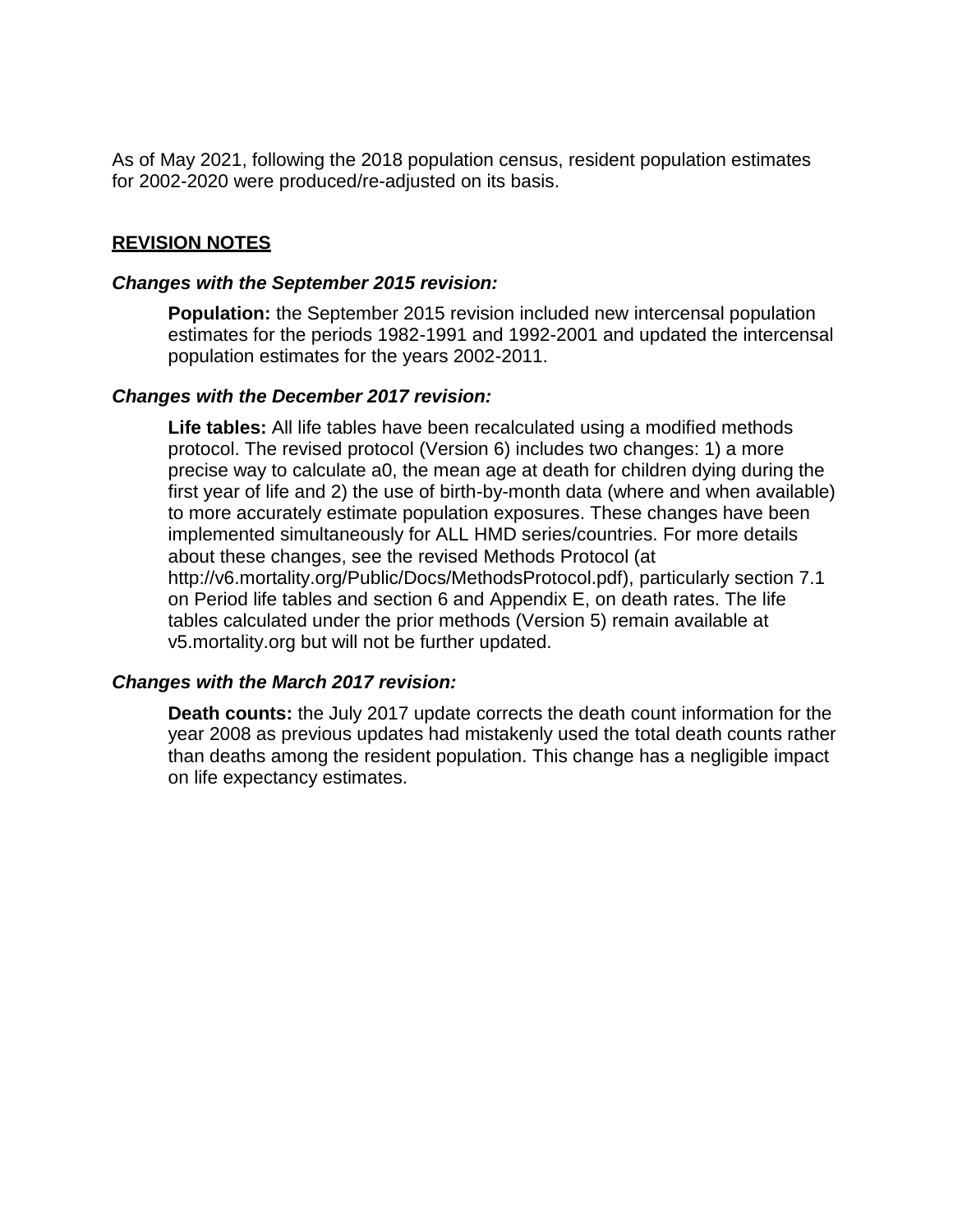**Population:** The population estimates series by five-year age groups published by ISTAT in 2015 (ISTAT, 2015) were redistributed proportionally based on the single-year age group population estimates for the years 2002-2013.

#### *Changes with the February 2020 revision:*

**Birth counts by month:** the 2020 update corrects the monthly birth count information for the years 2001-2009 as previous updates had mistakenly used the birth counts for the de facto population rather than for the resident population.

#### *Changes with the May 2021 revision:*

**Population:** 2002-2019 population estimates by age and sex have been revised with new figures for the previous two intercensal periods (2002-2011 and 2011- 2018), following the inter/postcensal re-adjustment after the 2018 population census.

### **ACKNOWLEDGEMENTS**

The authors would like to thank Graziella Caselli and Elisabetta Barbi at the University of Rome for their assistance in obtaining and describing the Italian data. They are also enormously grateful to Silvia Bruzzone at ISTAT for her help in documenting territorial changes in Italy and for providing recent vital statistics data for Italy. The authors also thank Claudia Iaccario, Martina Lo Conte, Luisa Frova and Silvia Simeoni at ISTAT for providing birth and death data. They thank Elana Broch and Michiko Nakayma at the Donald E. Stokes Library for Public and International Affairs and Population Research at Princeton University for their help in locating Italian vital statistics data. Finally, Barbara Chiang, Delicia Nahman, and Sibo Zhao deserve thanks for all of their help with scanning documents and data entry.

## **REFERENCES**

- Bonifazi, C. and Heins, F., 2000. *Long‐term trends of internal migration in Italy*. Population, Space and Place, 6(2), pp.111-131.
- Livi-Bacci (1977), M. *A history of Italian fertility during the last two centuries*. Princeton University Press.
- Goyer, D.S. and Draaijer, G.E. (1992). "Italy." Pp. 277-287 in: *The Handbook of National Population Censuses: Europe*. New York, United States: Greenwood Press.
- ISTAT. (1962). "Avvertenze". Pp. 9-10 in: *Annuario di Statistiche Demografiche, 1960.* Vol. X. Rome: ISTAT.
- ISTAT. (1988). "Avvertenze". Pp. 9-11 in: *Statistiche Demografiche, 1982-83*. Vol. 32, tomo 2. Rome: ISTAT.
- ISTAT, 2015. Resident population at NUTS-2 level: new series of estimates for the January 1st 2002-2014 period. Retrieved from <http://www.istat.it/en/files/2015/01/ricostruzione-serie-popolazione->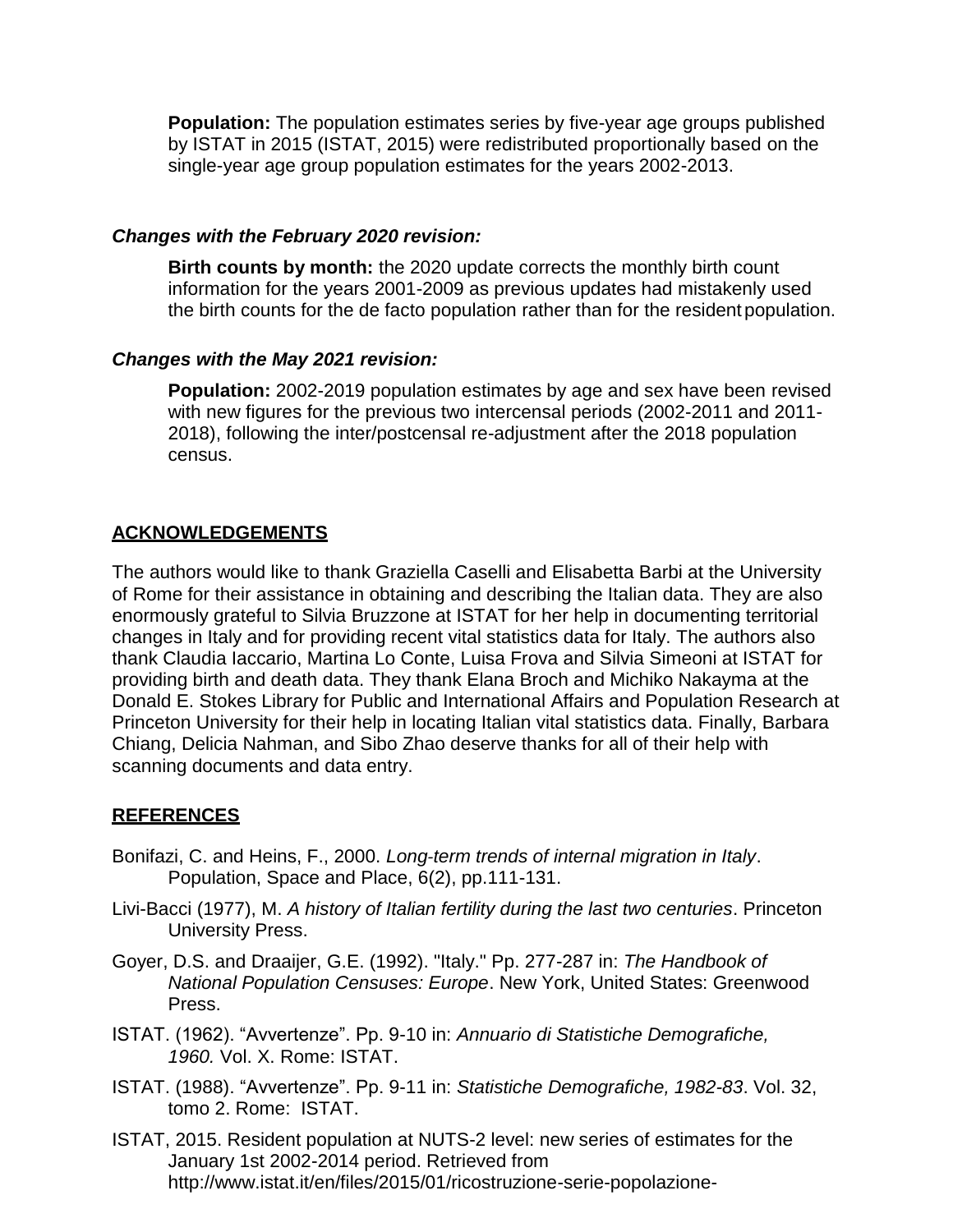English.pdf?title=New+series+of+estimates+on+resident+population++- +14+Jan+2015+-+Full+text.pdf

- Jdanov, D.A., Glei, D.A., and Jasilionis, D. (2008). A modeling approach for estimating total mortality for Italy during the First and Second World Wars. Center for the Economics and Demography of Aging (CEDA) Papers: Paper 2008-0001CL. Retrieved September 25<sup>th</sup> 2008 [\(http://repositories.cdlib.org/iber/ceda/papers/2008-0001CL/\).](http://repositories.cdlib.org/iber/ceda/papers/2008-0001CL/))
- Kohler, H. P., Billari, F. C., & Ortega, J. A. (2002). *The emergence of lowest‐low fertility in Europe during the 1990s*. Population and development review, 28(4), 641-680.
- Thompson, W.C. with M.H. Mullin. (1999). "The Italian Republic (Italy)." Pp. 388-423 in: *Western Europe 1999, 18th Edition.* Harpers Ferry, West Virginia, United States: Stryker-Post Publications.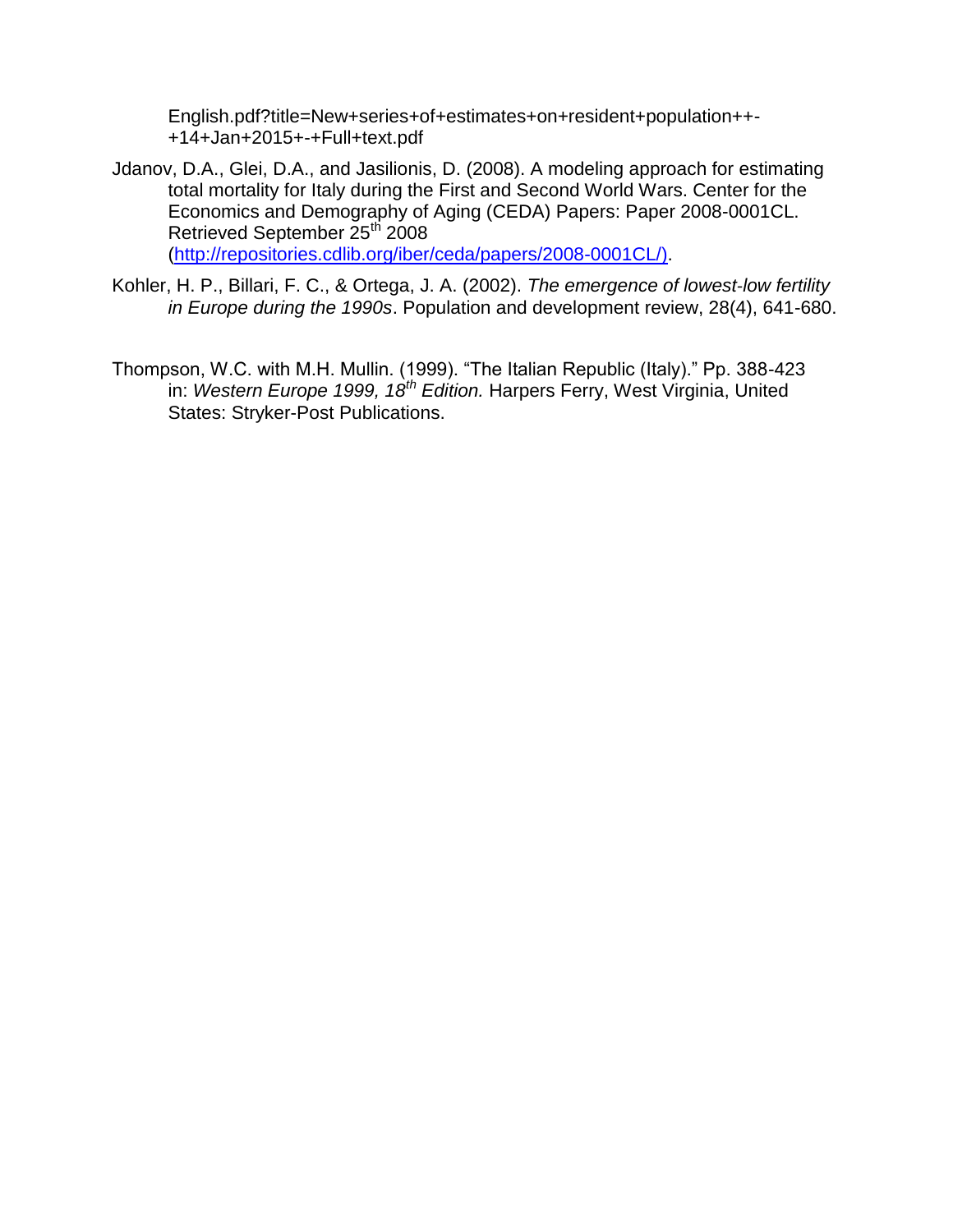# **APPENDIX I:**

# **DESCRIPTION OF DATA USED FOR LEXIS DATABASE**

# **DEATHS**

| <b>Period</b>    | <b>Type of Data</b>                                                                                         | Age<br>Grouping                              | <b>Comments</b>                                                       | Ref<br>Code <sup>+</sup> | Area<br>Code <sup>+</sup>                           |
|------------------|-------------------------------------------------------------------------------------------------------------|----------------------------------------------|-----------------------------------------------------------------------|--------------------------|-----------------------------------------------------|
| 1863-<br>1882    | Annual number of<br>deaths to presente (de<br>facto) population, by sex<br>and 5-year age groups            | $0,1-4, 5-9, \ldots$<br>$65-74, 75+,$<br>unk |                                                                       | 29,46                    | $30 (-1867),$<br>40 (1867-71),<br>50 ( $\geq$ 1872) |
| 1883             | Annual number of<br>deaths to presente (de<br>facto) population, by sex<br>and age                          | $0, 1, 2$ max,<br>unk                        |                                                                       | 32                       | 50                                                  |
| 1884             | Annual number of<br>deaths to presente (de<br>facto) population, by sex<br>and age to 100+                  | 0, 1, 299,<br>100+, unk                      |                                                                       | 32                       | 50                                                  |
| 1885-<br>1892    | Annual number of<br>deaths to presente (de<br>facto) population, by sex<br>and 5-year age groups            | $0,1-4, 5-9, \ldots$<br>$65-74, 75+,$<br>unk |                                                                       | 29,<br>46                | 50                                                  |
| 1893-<br>1894    | Annual number of<br>deaths to presente (de<br>facto) population, by sex<br>and 5-year age groups            | $0,1-4, 5-9, \ldots$<br>$65-74, 75+$         | Distribution by age was<br>estimated (see<br>Appendix 2 for details). | 29,<br>46                | 50                                                  |
| 1895-<br>1898    | Annual number of<br>deaths to presente (de<br>facto) population, by sex<br>and 5-year age groups            | $0,1-4, 5-9, \ldots$<br>$65-74, 75+,$<br>unk |                                                                       | 29,<br>46                | 50                                                  |
| 1899-<br>1900    | Annual number of<br>deaths to presente (de<br>facto) population, by sex<br>and 5-year age groups<br>to 90+. | $0,1-4, 5-9, \ldots$<br>85-89, 90+,<br>unk   |                                                                       | 31,<br>46                | 50                                                  |
| $1901 -$<br>1902 | Annual number of<br>deaths to presente (de<br>facto) population, by sex<br>and 5-year age groups            | $0,1-4, 5-9, $<br>$65-74, 75+,$<br>unk       |                                                                       | 29,<br>46                | 50                                                  |
| 1903-<br>1904    | Annual number of<br>deaths to presente (de<br>facto) population, by sex<br>and 5-year age groups<br>to 90+. | $0,1-4, 5-9, \ldots$<br>85-89, 90+,<br>unk   |                                                                       | 31,<br>46                | 50                                                  |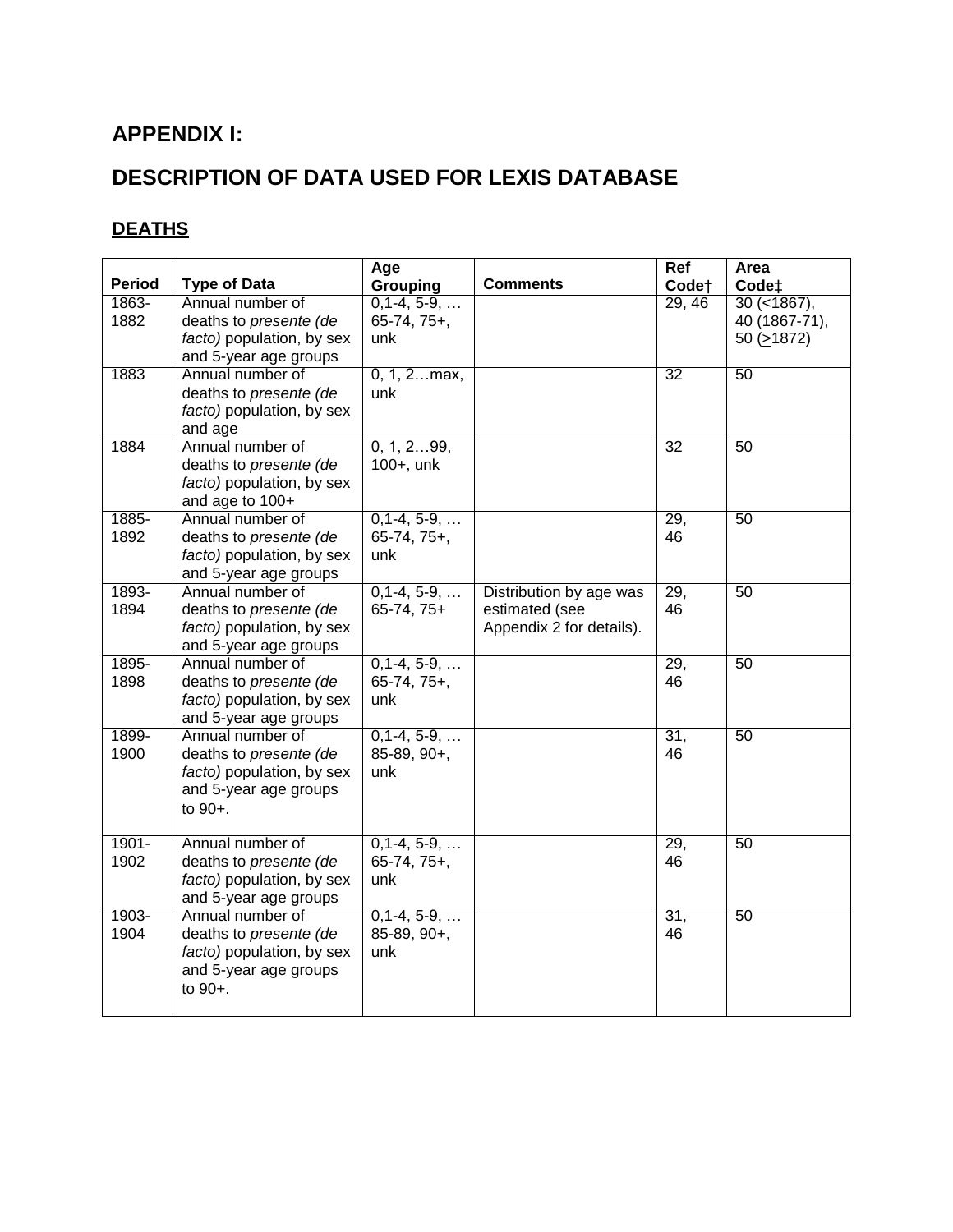| Period           | <b>Type of Data</b>                                                                                                                                                                            | Age<br>Grouping                                                                      | <b>Comments</b>                                                                                                                                                                                                                                                                                                                                                                                                  | Ref<br>Code†    | Area<br>Code <sup>+</sup>     |
|------------------|------------------------------------------------------------------------------------------------------------------------------------------------------------------------------------------------|--------------------------------------------------------------------------------------|------------------------------------------------------------------------------------------------------------------------------------------------------------------------------------------------------------------------------------------------------------------------------------------------------------------------------------------------------------------------------------------------------------------|-----------------|-------------------------------|
| 1905             | Annual number of<br>deaths to presente<br>(de facto)<br>population, by sex<br>and 5-year age<br>groups to 100+.                                                                                | $0, 1-4, 5-9,$<br>$$ 95-99,<br>$100+$ , unk                                          |                                                                                                                                                                                                                                                                                                                                                                                                                  | 31,<br>46       | 50                            |
| 1906-<br>1914    | Annual number of<br>deaths to presente<br>(de facto)<br>population, by sex<br>and 1-year age<br>groups to age 14<br>and 5-year age<br>groups to 100+.                                          | $0, 1, 2, \ldots 14,$<br>15-19, 20-<br>$24, 95$ -<br>$99, 100 +$ ,<br>unk            | There were a lot of deaths of<br>unknown age in 1908 and early<br>1909 due to an earthquake on<br>Dec 28 <sup>th</sup> , 1908.                                                                                                                                                                                                                                                                                   | 31              | 50                            |
| $1915 -$<br>1920 | Annual number of<br>deaths by age, and<br>birth cohort (lexis<br>triangle)                                                                                                                     | $0,1,$ max                                                                           | Deaths have been adjusted to<br>account for military-reported<br>deaths (see Appendix 2). There<br>were also a lot of deaths of<br>unknown age in 1915 due to an<br>earthquake on Jan 13 <sup>th</sup> , 1915.                                                                                                                                                                                                   | 65              | 50                            |
| $1921 -$<br>1925 | Annual number of<br>deaths to presente<br>(de facto)<br>population, by sex<br>and 1-year age<br>groups to age 14,<br>age groups 15-19,<br>20, 21-24, and 5-<br>year age groups to<br>$100 + .$ | $0, 1, 2, \ldots$ 14,<br>15-19, 20,<br>$21 - 24,$<br>$25-29,$<br>95-99,<br>100+, unk |                                                                                                                                                                                                                                                                                                                                                                                                                  | 31              | $50$ (<1924),<br>60 $(21924)$ |
| 1926-<br>1928    | Annual number of<br>deaths to presente<br>(de facto)<br>population, by sex<br>and age $(1x1)$                                                                                                  | 0, 1, 299,<br>$100+$ , unk                                                           |                                                                                                                                                                                                                                                                                                                                                                                                                  | $\overline{30}$ | 60                            |
| 1929-<br>1936    | Annual number of<br>deaths to presente<br>(de facto)<br>population, by sex,<br>age, and birth<br>cohort (lexis<br>triangle)                                                                    | 0, 1,<br>2max,<br>unk                                                                | Death counts are reported by<br>age and triangle, but there are<br>some deaths where age is<br>known, but the birth cohort is<br>unknown. In the Input DB,<br>these deaths of unknown<br>triangle are shown in the record<br>where LEXIS="RR". Thus, the<br>total number of deaths at<br>completed age x for a given sex<br>is sum of the three records for<br>deaths in LEXIS elements "TL",<br>"TU", and "RR". | $\overline{12}$ | 60                            |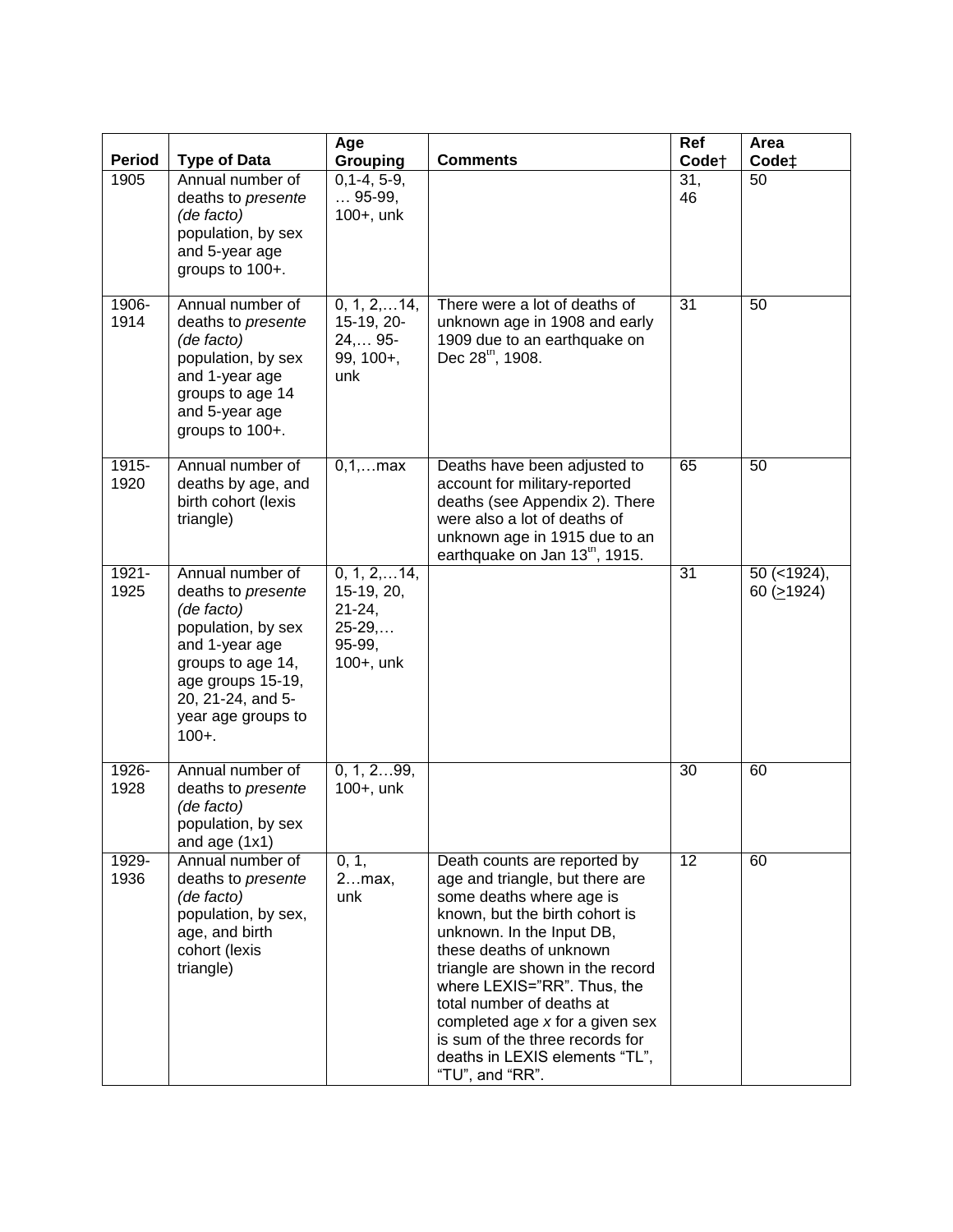| <b>Period</b> | <b>Type of Data</b>                                                                                                                          | Age<br>Grouping                                          | <b>Comments</b>                                                                                                                                                                                                                                                                                                                                                                                                                                                                                                                                                                                                                      | Ref<br>Code <sup>+</sup> | Area<br>Code <sup>+</sup>     |
|---------------|----------------------------------------------------------------------------------------------------------------------------------------------|----------------------------------------------------------|--------------------------------------------------------------------------------------------------------------------------------------------------------------------------------------------------------------------------------------------------------------------------------------------------------------------------------------------------------------------------------------------------------------------------------------------------------------------------------------------------------------------------------------------------------------------------------------------------------------------------------------|--------------------------|-------------------------------|
| 1937          | Annual number of<br>deaths to presente<br>(de facto)<br>population, by sex<br>and 5-year age<br>groups                                       | 0, 1, 2, 3, 4,<br>$5-9, \ldots 85-$<br>89, 90+, unk      |                                                                                                                                                                                                                                                                                                                                                                                                                                                                                                                                                                                                                                      | 45                       | 60                            |
| 1938          | Annual number of<br>deaths to presente<br>(de facto)<br>population, by sex,<br>5-year age groups,<br>and birth cohort(s).                    | $0, 1-4, 5-9,$<br>$105-109,$<br>unk                      | For each 5-year age group we have<br>data for the lower triangle (TL) at the<br>minimum age in the age group (e.g.,<br>age 5, birth cohort 1933), period-cohort<br>(VV) data (e.g., aged 5-9, cohorts<br>1929-32), and the upper triangle (TU)<br>at the maximum age in the age group<br>(e.g., age 9, birth cohort 1928). In<br>addition, there are a few deaths where<br>age is known, but the birth cohort is<br>unknown. In the Input DB, these<br>deaths are shown in the record where<br>LEXIS="RR". Thus, the total number<br>of deaths in a given age group is sum<br>of four LEXIS elements: "TL", "VV",<br>"TU", and "RR". | $\overline{13}$          | 60                            |
| 1939          | Annual number of<br>deaths to presente<br>(de facto)<br>population, by sex,<br>5-year age groups<br>(above age 9), and<br>birth cohort(s).   | $0, 1, \ldots 9,$<br>10-14, 15-<br>19,  105-<br>109, unk | See comments for 1938 data.                                                                                                                                                                                                                                                                                                                                                                                                                                                                                                                                                                                                          | $\overline{13}$          | 60                            |
| 1940-<br>1945 | Annual number of<br>deaths by age, and<br>birth cohort (lexis<br>triangle)                                                                   | $0, 1, $ max                                             | Deaths have been adjusted to account<br>for military-reported deaths (see<br>Appendix 2).                                                                                                                                                                                                                                                                                                                                                                                                                                                                                                                                            | 65                       | 60                            |
| 1946-<br>1949 | Annual number of<br>deaths to presente<br>(de facto)<br>population, by sex,<br>age, and birth<br>cohort (lexis<br>triangle) to age<br>$100+$ | 0, 1, 299,<br>$100+$ , unk                               | See comments for 1929-36 data.                                                                                                                                                                                                                                                                                                                                                                                                                                                                                                                                                                                                       | 11, 10                   | 60<br>(1946)<br>70<br>(21947) |
| 1950          | Annual number of<br>deaths to presente<br>(de facto)<br>population, by sex,<br>age, and birth<br>cohort (lexis<br>triangle)                  | 0, 1,<br>2max,<br>unk                                    | See comments for 1929-36 data.                                                                                                                                                                                                                                                                                                                                                                                                                                                                                                                                                                                                       | 10                       | $\overline{70}$               |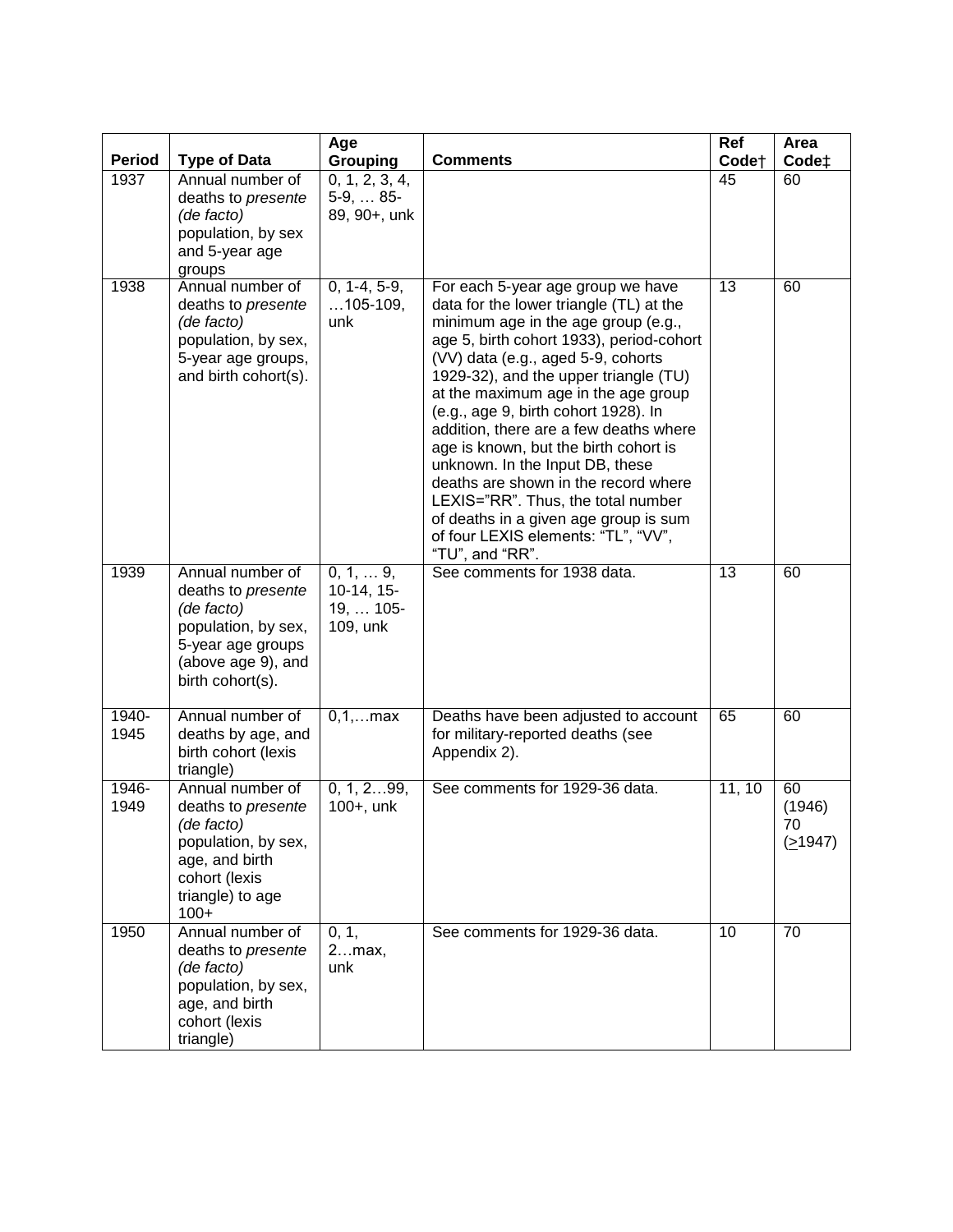| <b>Period</b>    | <b>Type of Data</b>                                                                                                | Age<br>Grouping          | <b>Comments</b>                                                                     | <b>Ref</b><br>Code <sup>+</sup>                      | Area<br>Code <sup>+</sup>       |
|------------------|--------------------------------------------------------------------------------------------------------------------|--------------------------|-------------------------------------------------------------------------------------|------------------------------------------------------|---------------------------------|
| $1951 -$<br>1954 | Annual number of deaths to<br>presente (de facto)<br>population, by sex and age                                    | 0, 1,<br>$2max$ ,<br>unk | The data also include<br>deaths of unknown age<br>(AGE="UNK").                      | 16                                                   | 70<br>( < 1954)<br>80<br>(1954) |
| 1955-<br>1980    | Annual number of deaths to<br>presente (de facto)<br>population, by sex, age, and<br>birth cohort (lexis triangle) | 0, 1,<br>2max,<br>unk    | See comments for 1929-36<br>data. There are no deaths<br>of unknown age after 1956. | 16                                                   | 80                              |
| 1981-<br>2003    | Annual number of deaths to<br>residente (de jure)<br>population, by sex, age, and<br>birth cohort (lexis triangle) | 0, 1,<br>2max            |                                                                                     | 14,<br>15,<br>20,<br>21, 43,<br>47,<br>48, 49,<br>53 | 90                              |
| 2004             | Annual number of deaths to<br>residente (de jure)<br>population, by sex, age, and<br>birth cohort (lexis triangle) | 0, 1,<br>$2max$ ,<br>unk |                                                                                     | 59                                                   | 90                              |
| $2005 -$<br>2017 | Annual number of deaths to<br>residente (de jure)<br>population, by sex, age, and<br>birth cohort (lexis triangle) | 0, 1,<br>$2110+,$<br>unk |                                                                                     | 63, 67,<br>39, 76,<br>77, 87,<br>88, 89,<br>94, 98   | 90                              |
| $2018 -$<br>2019 | Annual number of deaths to<br>residente (de jure)<br>population, by sex, age, and<br>birth cohort (lexis triangle) | 0, 1,<br>2max,<br>unk    |                                                                                     | 102, 106                                             | 90                              |

 $max = maximum$  age attained;  $unk = Deaths$  of unknown age;  $n/a = not$  applicable

† The reference code is used in the raw data files (Input Database) to link data with sources.

‡ The area code is used in the raw data files (Input Database) to denote the geographic area covered by the data.

## **POPULATION**

| <b>Period</b> | <b>Type of Data</b>                                                                                 | <b>Age Grouping</b>                                                                                                                                    | <b>Comments</b>                                                           | <b>Ref</b><br>Code | Area<br>Code |
|---------------|-----------------------------------------------------------------------------------------------------|--------------------------------------------------------------------------------------------------------------------------------------------------------|---------------------------------------------------------------------------|--------------------|--------------|
| 1871          | Dec 31 <sup>st</sup> Census counts of<br>presente (de facto) population,<br>by sex and age          | $0, 1, 2, \ldots 99, 100+,$<br>unk                                                                                                                     | These counts<br>have been<br>adjusted (see<br>Appendix 2 for<br>details). | 38                 | 40           |
| 1881          | Dec 31 <sup>st</sup> Census counts of<br>presente (de facto) population,<br>by sex and age group    | $0, 1, 2, \ldots 9, 10-11, 12-$<br>14, 15-19, 20-24,  95-<br>99, 100+, unk                                                                             |                                                                           | 37                 | 50           |
| 1901          | Feb 10 <sup>th</sup> Census counts of<br>presente (de facto) population,<br>by sex and birth cohort | Birth Cohorts (not<br>age):<br>1901, 1900,  1886,<br>1885-1883, 1882-<br>1880, 1879-1876,<br>1875-1871, 1870-<br>1866,  1805-1801,<br>1800 and earlier | Data also includes<br>population of<br>unknown birth<br>cohort            | 36                 | 50           |
| 1911          | June 10 <sup>th</sup> Census counts of<br>presente (de facto) population,<br>by sex and age group   | $0, 1, 2, \ldots 20, 21-24,$<br>25-29, 95-99,<br>100+,unk                                                                                              |                                                                           | 35                 | 50           |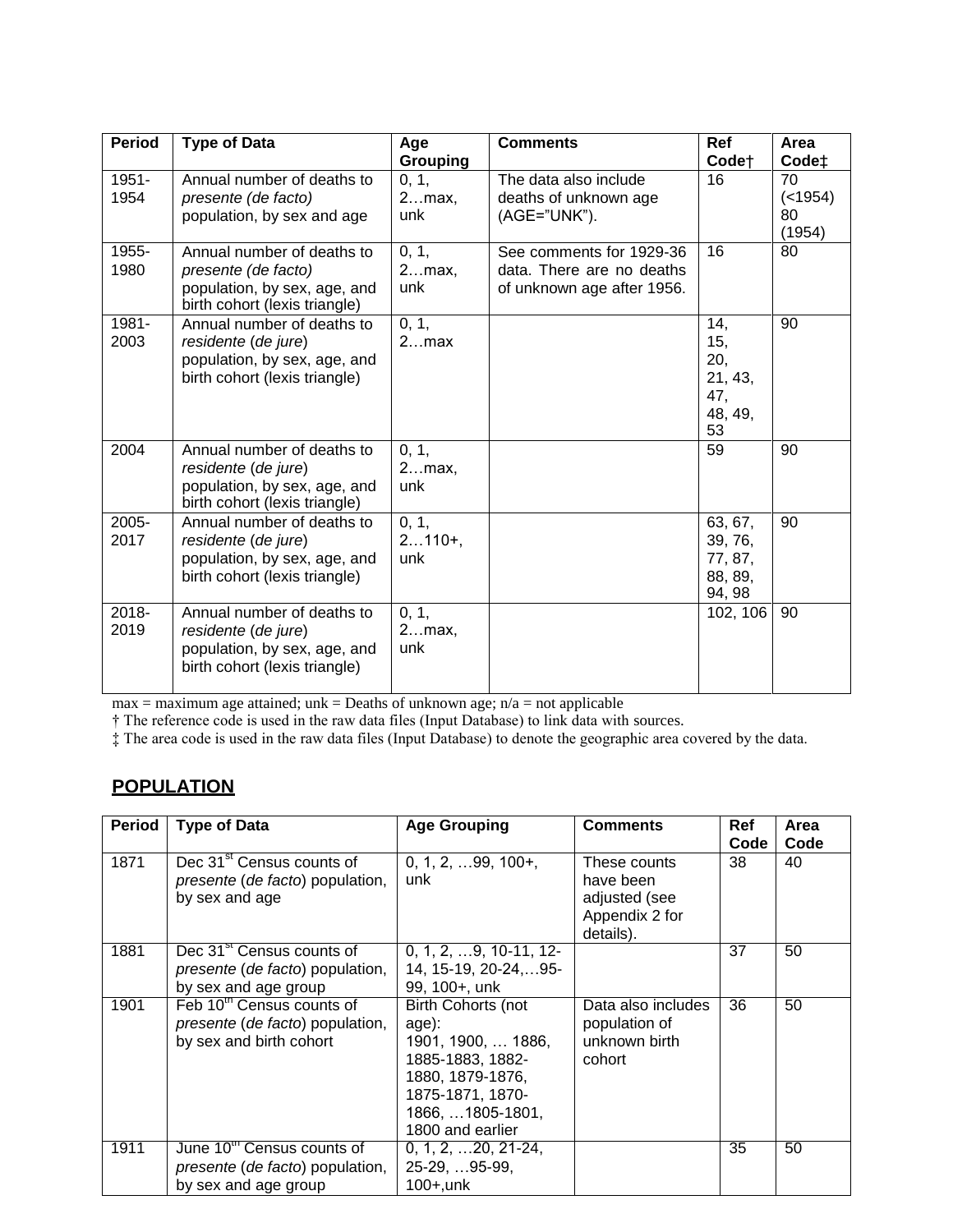| <b>Period</b>    | <b>Type of Data</b>                                                                                             | <b>Age Grouping</b>                                     | <b>Comments</b>                                                           | Ref             | Area                               |
|------------------|-----------------------------------------------------------------------------------------------------------------|---------------------------------------------------------|---------------------------------------------------------------------------|-----------------|------------------------------------|
|                  |                                                                                                                 |                                                         |                                                                           | Code            | Code                               |
| $1912 -$<br>1921 | Annual population estimates<br>as of January 1 <sup>st</sup> , by sex and<br>age                                | $0, 1, 2, $ max                                         |                                                                           | 65              | 50                                 |
| 1921             | December 1 <sup>st</sup> Census counts<br>of presente (de facto)<br>population, by sex and age<br>group         | $0, 1, 2, $ 20, 21-24,<br>25-29, 95-99,<br>$100+$ , unk | These counts<br>have been<br>adjusted (see<br>Appendix 2 for<br>details). | $\overline{34}$ | $\overline{50}$                    |
| 1931,<br>1936    | April 21 <sup>st</sup> Census counts of<br>presente (de facto) population,<br>by sex and age                    | $0, 1, 2, \ldots$ 99, 100+,<br>unk                      |                                                                           | 33,<br>25       | 60                                 |
| 1937-<br>1951    | Annual population estimates<br>as of January 1 <sup>st</sup> , by sex and<br>age                                | $0, 1, 2, $ max                                         |                                                                           | 65              | 60<br>( < 1947)<br>70<br>( > 1947) |
| 1951             | November 4, 1951 Census<br>counts of presente (de facto)<br>population, by sex and age                          | $0, 1, 2, \ldots$ 79, 80-84,<br>$95-99, 100+$           | These counts<br>have been<br>adjusted (see<br>Appendix 2 for<br>details). | 05              | 70                                 |
| 1961,<br>1971    | October 15, 1961, and<br>October 24, 1971 Census<br>counts of presente (de facto)<br>population, by sex and age | $0, 1, 2, \ldots$ 79, 80-84,<br>$95-99, 100+$           |                                                                           | 04.<br>03       | 80                                 |
| 1981             | October 25 <sup>th</sup> Census counts of<br>residente (de jure) population,<br>by sex and age                  | $0, 1, 2, \ldots$ 79, 80-84,<br>$95-99, 100+$           |                                                                           | 02              | 90                                 |
| 1982-<br>1991    | Intercensal population<br>estimates - Population at Jan<br>1st by age and sex                                   | $0, 1, 2, 84, 85+$                                      |                                                                           | 82              | 90                                 |
| 1992-<br>2001    | Intercensal population<br>estimates - Population at Jan<br>1st by age and sex                                   | $0, 1, 2, \ldots$ 99, 100+                              |                                                                           | 83              | 90                                 |
| 2002-<br>2020    | Intercensal population<br>estimates - Population at Jan<br>1st by age and sex                                   | $0, 1, 2, \ldots$ 99, 100+                              |                                                                           | 105,<br>108     | 90                                 |

unk = population of unknown age

### **BIRTHS**

**Type of data:** Annual total number of live births by sex.

**Period covered:** 1862-1980 (*de facto* population); 1981-2019 (*de jure* population)

**Refcode(s):** 06-09, 19, 22, 50, 52, 60, 62, 66, 70, 78, 90, 95, 99, 103, 107.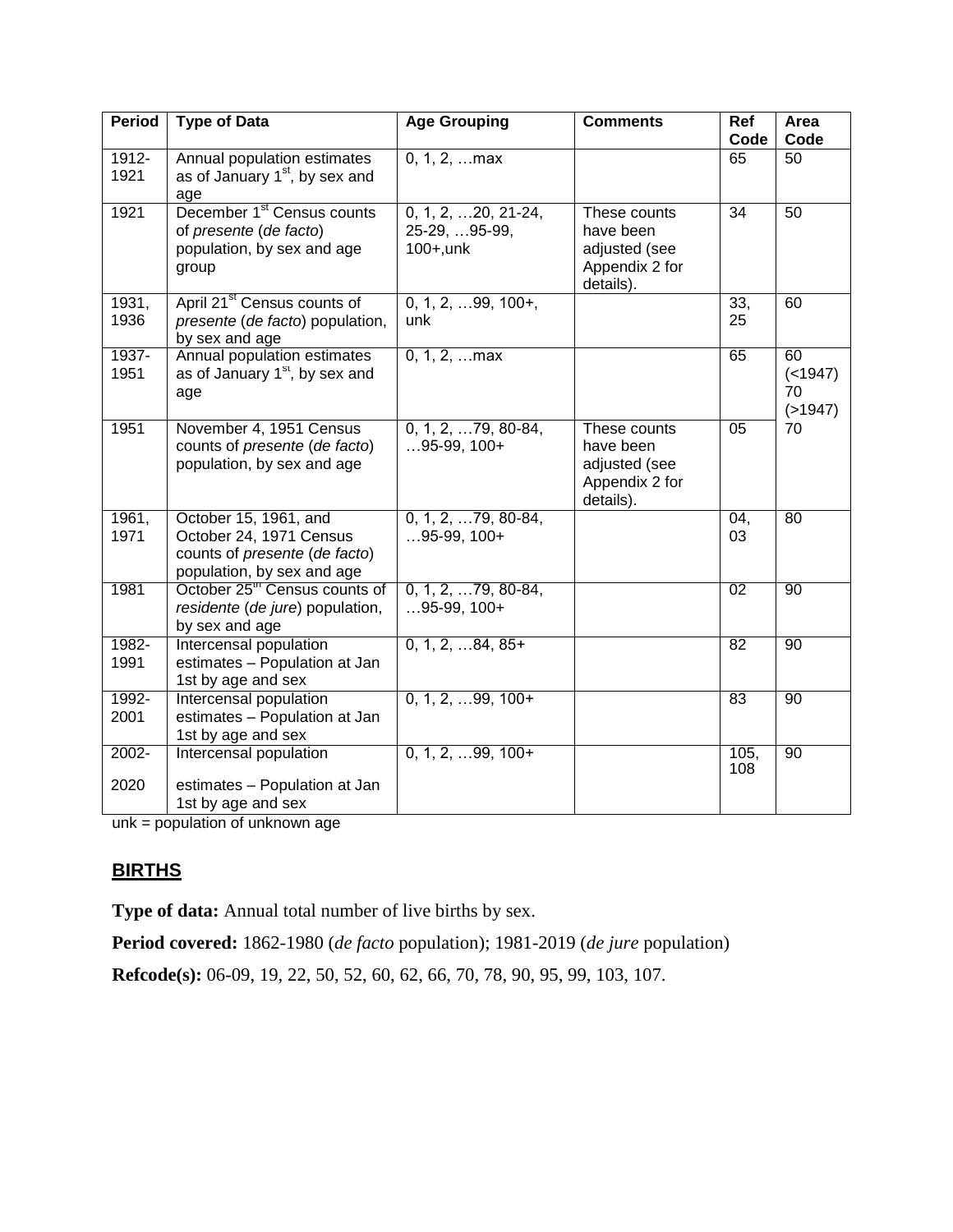# **BIRTHS BY MONTH**

**Type of data:** Annual live birth counts by month. **Period covered:** 1900 to 2019 **RefCodes:** 80, 81, 91, 92, 93, 96, 100, 104, 107.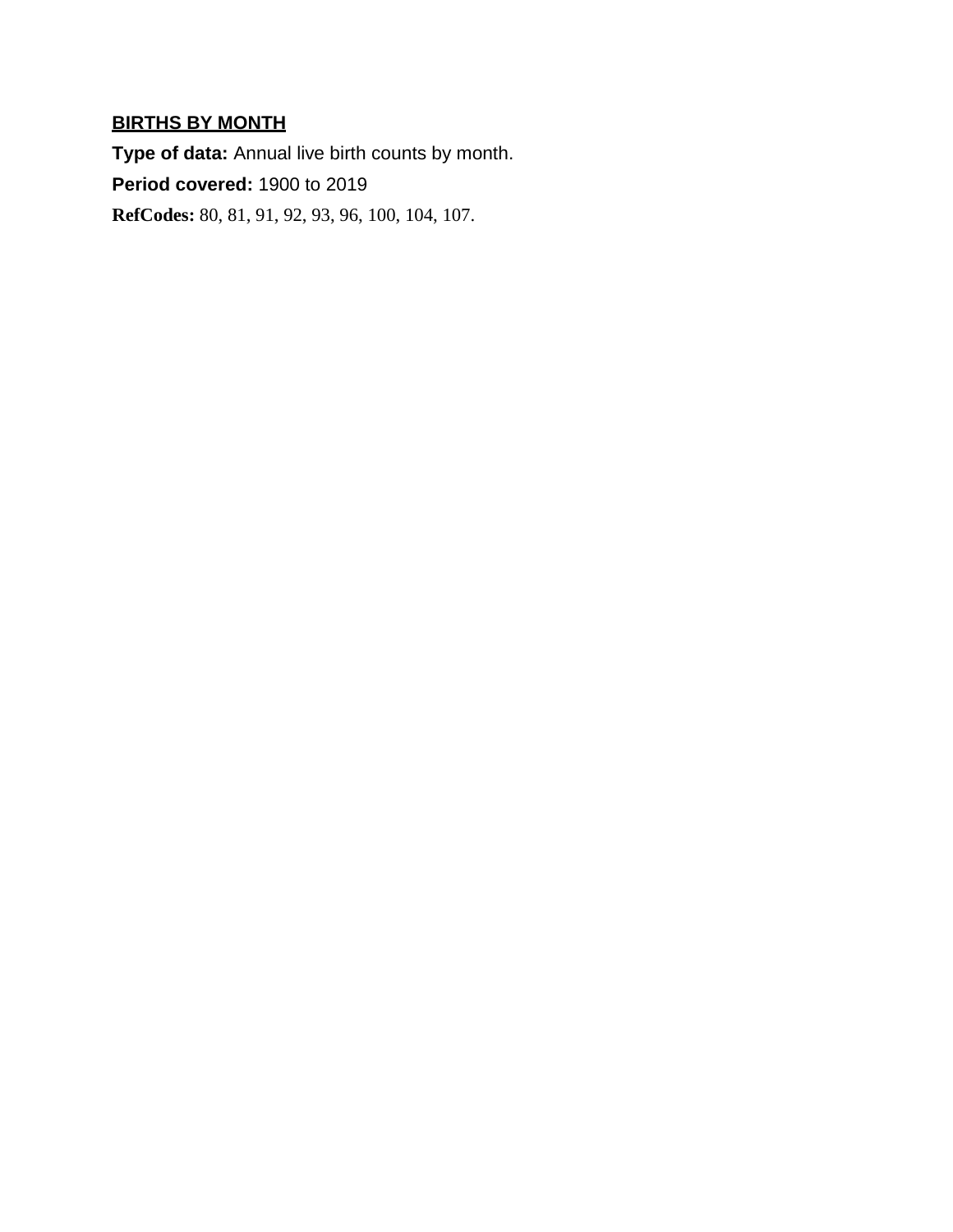# **APPENDIX II:**

# **ADJUSTMENTS TO THE ORIGINAL RAW DATA**

As noted earlier, for some years it was necessary to adjust the original raw data. Below is a description of how the adjusted numbers were derived from the original data.

## **DEATH COUNTS**

- **1893-94**: Data are available only for the total number of deaths by sex (not by age group). The age distribution of deaths across the period from 1890 to 1900 was relatively stable, although the proportion of deaths under age five shows a slight decrease over time (e.g., among males, 48.2% in 1890 as compared with 42.6% by 1899), while the proportion of deaths at age 75 and older shows a slight increase (e.g., among males, 9.8% in 1890 as compared with 12.5% by 1899). Therefore, the distribution of deaths across age (for each sex) was estimated as follows:
	- 1) the proportion of deaths was calculated for each age group  $(0,1-4, 5-9, \ldots 65-74, 75+,$ unknown age) in 1892 and 1895;
	- 2) the mean proportion across 1892 and 1895 was computed for each age group;
	- 3) the mean proportion was multiplied by the total number of deaths in 1893 and in 1894 to estimate the number of deaths in each age group.
- **1915-1920**: Death counts during World War I have been adjusted to include military deaths (see NoteCode=30, 32; see also Jdanov et al., 2008). The original data used to derive the adjusted counts are shown in the table below.
- **1940-1945**: Death counts during World War II have been adjusted to include military deaths (see NoteCode=34, 37; see also Jdanov et al., 2008). The original data used to derive the adjusted counts are shown in the table below.

## *Original Death Data used to Derive Adjusted Numbers*

The table below shows the format of the original data upon which the adjusted death counts are based. Although these data are included in the raw data files, the adjusted figures described in Appendix I were used for the HMD calculations instead of them.

| <b>Period</b> | <b>Type of Data</b>                                                                                                                                             | <b>Age Grouping</b>                                                                     | <b>Comments</b>                                                                                                                                                                                                   | Ref<br>Code | Area<br>Code                        |
|---------------|-----------------------------------------------------------------------------------------------------------------------------------------------------------------|-----------------------------------------------------------------------------------------|-------------------------------------------------------------------------------------------------------------------------------------------------------------------------------------------------------------------|-------------|-------------------------------------|
| 1915          | Civilian-reported deaths to<br>presente (de facto)<br>population, by calendar<br>year, sex and 1-year age<br>groups to age 14 and 5-year<br>age groups to 100+. | $0, 1, 2, \ldots$ 14,<br>15-19, 20-<br>24, 95-99,<br>$100+$ , unk                       | Deaths include only those<br>reported by the civil authority,<br>not military-reported deaths.<br>There were a lot of deaths<br>of unknown age in 1915<br>due to an earthquake on<br>Jan $13^{\text{th}}$ , 1915. | 31          | 50                                  |
| 1916-<br>1920 | Civilian-reported deaths to<br>presente (de facto)<br>population, by calendary<br>year, sex and 1-year age<br>groups to age 14, age                             | $0, 1, 2, \ldots$ 14,<br>$15-19, 20,$<br>$21 - 24, 25 - 29, $<br>$95-99, 100+$ ,<br>unk | Includes only those deaths<br>reported by the civil authority,<br>not military-reported deaths.                                                                                                                   | 31          | 50<br>( < 1924),<br>60<br>( > 1924) |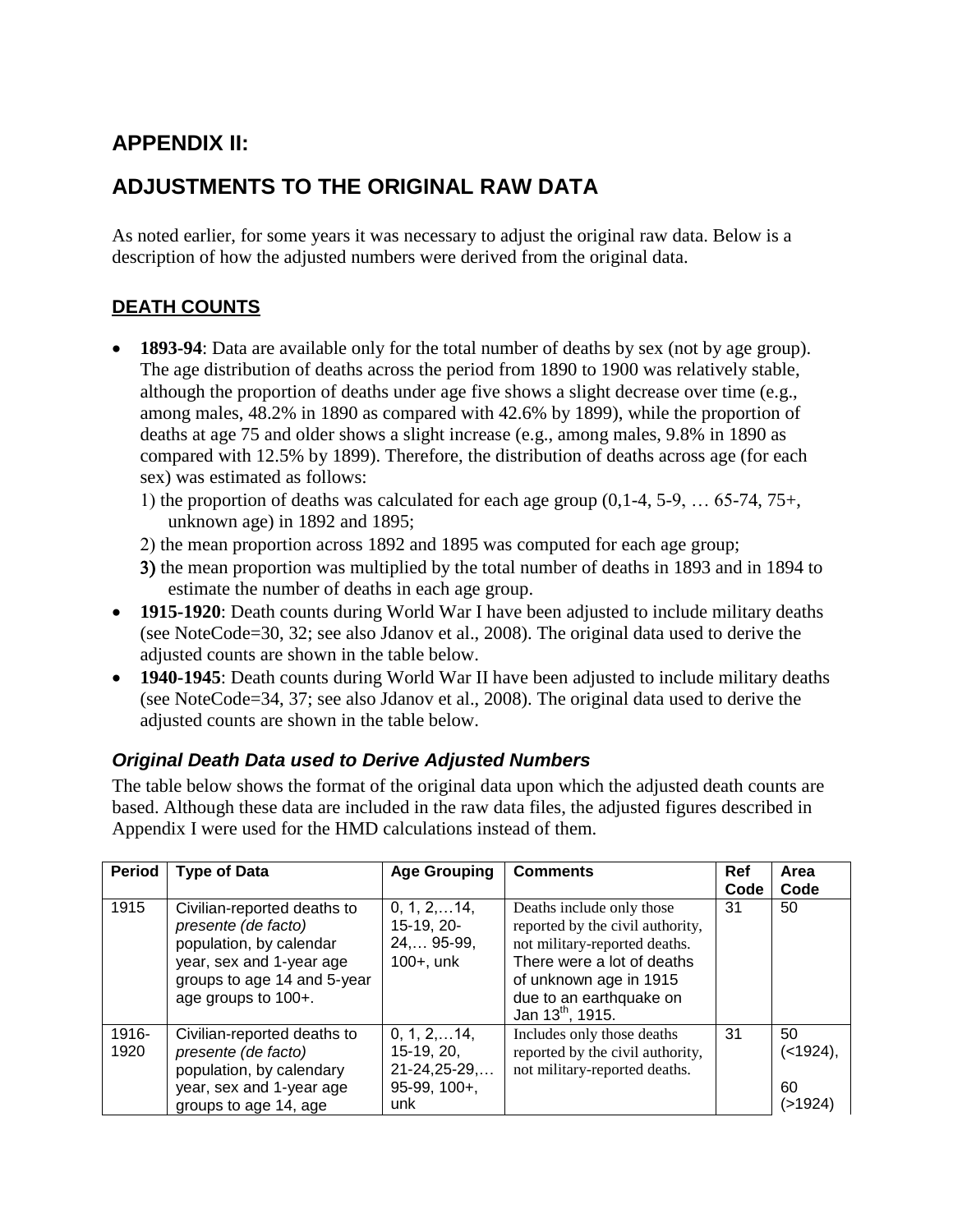| <b>Period</b> | <b>Type of Data</b>                                                                                                                                     | <b>Age Grouping</b>                                   | <b>Comments</b>                                                                                                                | Ref<br>Code     | Area<br>Code                     |
|---------------|---------------------------------------------------------------------------------------------------------------------------------------------------------|-------------------------------------------------------|--------------------------------------------------------------------------------------------------------------------------------|-----------------|----------------------------------|
|               | groups 15-19, 20, 21-24,<br>and 5-year age groups to<br>$100 +$ .                                                                                       |                                                       |                                                                                                                                |                 |                                  |
| 1915-<br>1920 | Total military-reported<br>deaths during WWI (all<br>male)                                                                                              | n/a                                                   |                                                                                                                                | 54              | 50                               |
| 1915-<br>1920 | Annual number of military-<br>reported deaths (all male)                                                                                                | n/a                                                   | Distribution by calendar<br>year was estimated (see<br>NoteCode=30).                                                           | 56              | 50                               |
| 1915-<br>1918 | Deaths to men on active<br>military duty by calendar year                                                                                               | n/a                                                   | Initial estimates at the end<br>of the war (see<br>NoteCode=25).                                                               | 54              | 150*                             |
| 1915-<br>1920 | Additional deaths to men on<br>active military duty                                                                                                     | n/a                                                   | Deaths added with revised<br>post-war count (see<br>NoteCode=26). Data are<br>not given by calendar year.                      | 54              | 150*                             |
| 1915-<br>1918 | Deaths to prisoners of war<br>(all male)                                                                                                                | n/a                                                   | See NoteCode=27. Data<br>are not given by calendar<br>year.                                                                    | 54              | $151*$                           |
| 1915-<br>1918 | Deaths to military men not on<br>active duty                                                                                                            | n/a                                                   | See NoteCode=28. Data<br>are not given by calendar<br>year.                                                                    | $\overline{54}$ | $152*$                           |
| 1918-<br>1920 | Post-armistice deaths of<br>prisoners & military invalids<br>(all male)                                                                                 | n/a                                                   | See NoteCode=29. Data<br>are not given by calendar<br>year.                                                                    | 54              | 153*                             |
| 1915-<br>1918 | Sample of military deaths in<br>the province of Bologna by<br>age                                                                                       | 18, 1940,<br>$41+$                                    | See NoteCode=31. Data<br>are not given by calendar<br>year.                                                                    | 54              | 154                              |
| 1915-<br>1920 | Military-reported deaths<br>during WWI by age group<br>(all male)                                                                                       | 18, 1940,<br>$41+$                                    | Deaths are not<br>disaggregated by calendar<br>year. Distribution by age<br>group was estimated (see<br>NoteCode=32).          | 57              | 50                               |
| 1940          | Civilian-reported deaths to<br>presente (de facto)<br>population, by calendar<br>year, sex, 5-year age<br>groups (above age 9), and<br>birth cohort(s). | $0, 1, \ldots 9, 10$<br>$14, 15-19, $<br>105-109, unk | See comments for 1938<br>data.<br>Includes deaths reported by the<br>civil authority only, not<br>military-reported deaths.    | 13              | 60                               |
| 1941-<br>1942 | Civilian-reported deaths to<br>presente (de facto)<br>population, by calendar<br>year, sex, age, and birth<br>cohort (lexis triangle)                   | 0, 1, 2max,<br>unk                                    | See comments for 1929-36<br>data.<br>Includes deaths reported by the<br>civil authority only, not<br>military-reported deaths. | 13              | 60                               |
| 1943-<br>1945 | Civilian-reported deaths to<br>presente (de facto)<br>population, by calendar<br>year, sex, age, and birth<br>cohort (lexis triangle) to age<br>$100+$  | 0, 1, 299,<br>$100+$ , unk                            | See comments for 1929-36<br>data.<br>Includes deaths reported by the<br>civil authority only, not<br>military-reported deaths. | 11,<br>10       | 60<br>( < 1947)<br>70<br>(21947) |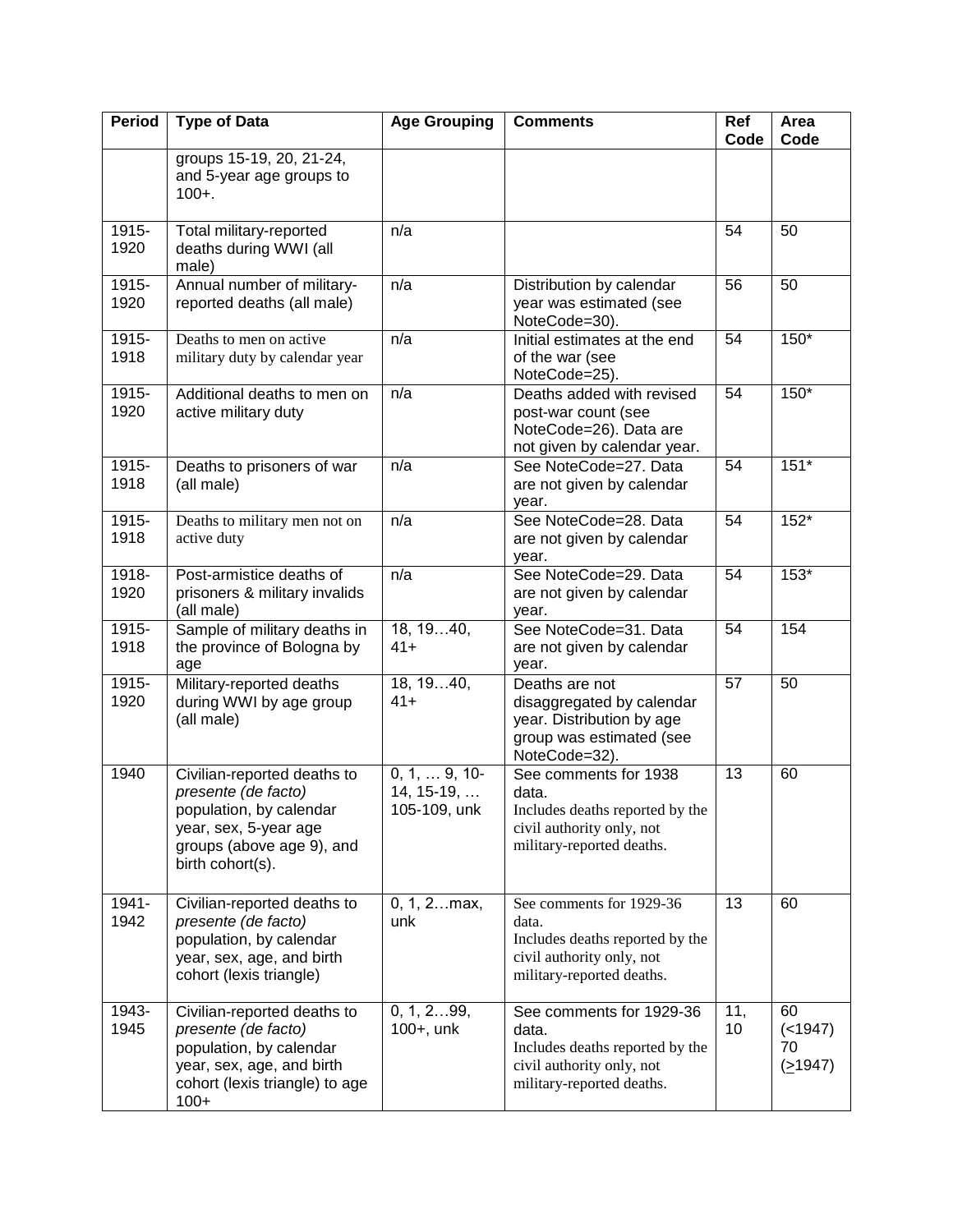| <b>Period</b> | <b>Type of Data</b>                                                                                                      | <b>Age Grouping</b>                  | <b>Comments</b>                                                                                                                        | Ref       | Area    |
|---------------|--------------------------------------------------------------------------------------------------------------------------|--------------------------------------|----------------------------------------------------------------------------------------------------------------------------------------|-----------|---------|
|               |                                                                                                                          |                                      |                                                                                                                                        | Code      | Code    |
| 1940-<br>1945 | Deaths to military men by<br>calendar year                                                                               | n/a                                  | Includes some deaths<br>where the year of death is<br>unknown (see<br>NoteCode=33).                                                    | 55        | 60      |
| 1940-<br>1945 | Annual number of military-<br>reported deaths by sex                                                                     | n/a                                  | Year of death was<br>estimated for 6,960 males<br>(see NoteCode=33).                                                                   | 55,<br>56 | 60      |
| 1940-<br>1945 | Confirmed military deaths<br>during entire war,<br>pre-Armistice, and<br>post-Armistice periods, by<br>sex and age group | 15-19, 20-24<br>$60-64, 65+,$<br>unk | See NoteCode=35, 38, &<br>39. Excludes missing in<br>action. Data are not given<br>by calendar year.                                   | 55        | $161**$ |
| 1940-<br>1945 | Total number of persons<br>missing in action during<br>WWII                                                              | n/a                                  | See NoteCode=36. Data<br>are not given by sex or by<br>calendar year.                                                                  | 55        | 162**   |
| 1940-<br>1945 | Military-reported deaths<br>during WWII by sex and age<br>group                                                          | $15-19, 20-24$<br>$60 - 64, 65 +$    | Deaths are not<br>disaggregated by calendar<br>year. Distribution by sex<br>and age group have been<br>estimated (see<br>NoteCode=37). | 58        | 60      |

 $n/a = Not applicable$ ; unk = unknown age

\* Covers the same territory as AreaCode=50.

\*\* Covers the same territory as AreaCode=60.

## **POPULATION SIZE**

- **1871 Census**: This census included the province of Roma in the national counts. The counts (by age and sex) for Roma (Area=100) were subtracted from the total Census counts (Area=50) to derive population size in the same territory covered by vital statistics in 1871 (Area=40).
- **1921 Census**: This census included the regions of Venezia Tridentina (province Trento) and Venezia Giulia (provinces Trieste, Pola, Fuime, and Zara). The census counts (by age and sex) for the Venezia Tridentia region (Area=101) and the Venezia Guilia region (Area=102) were subtracted from the total Census counts (Area=60) to derive population size in the territory covered by vital statistics in 1921 (Area=50).
- **1951 Census**: This census included the province of Trieste. The census counts (by age and sex) for Trieste (Area=103) were subtracted from the total Census counts (Area=65) to derive population size in the territory covered by vital statistics in 1951 (Area=70).